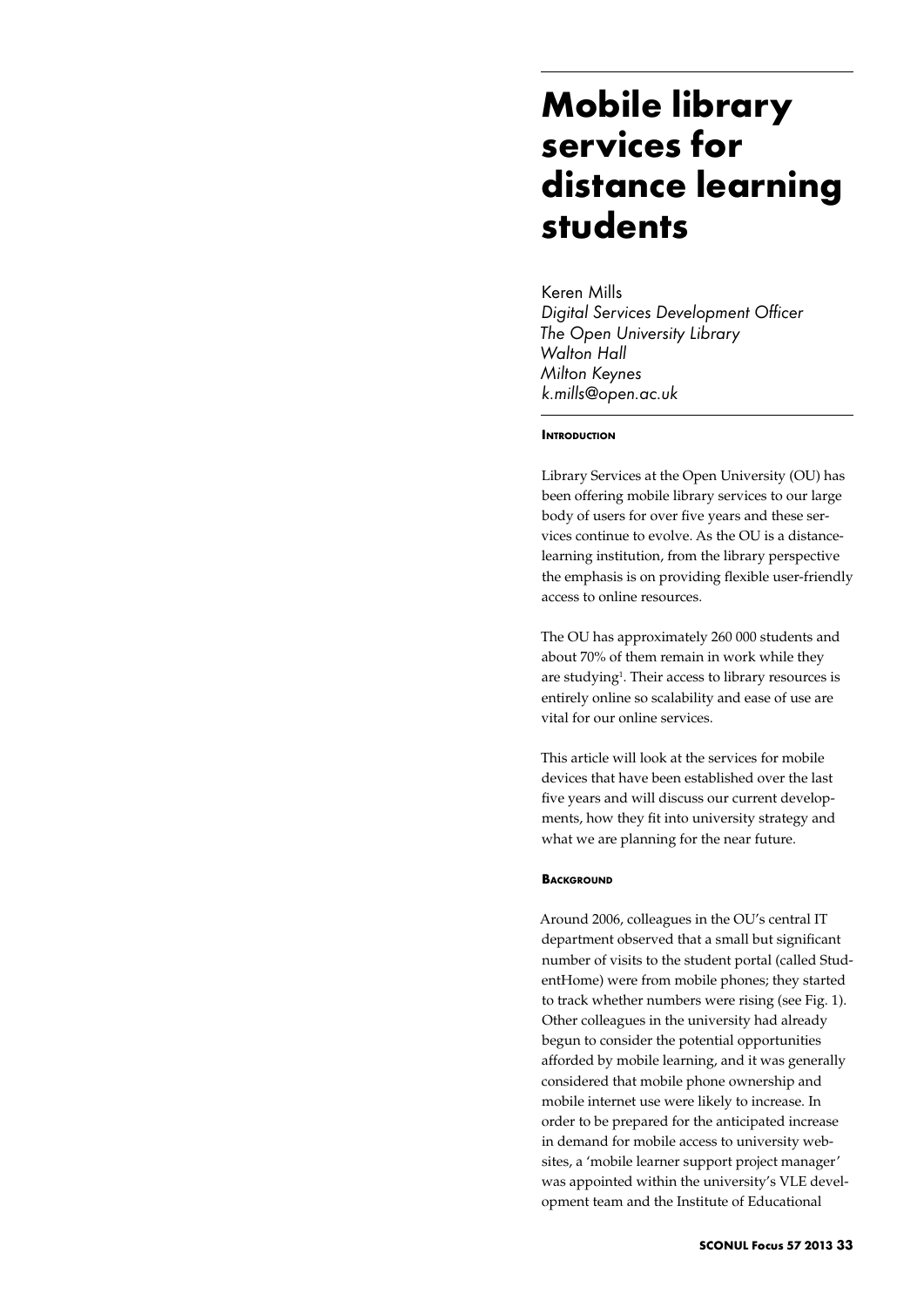#### **Focus on user requirements**

Technology was undertaking research projects to evaluate the efficacy and impact of mobile learning.

In 2009 I had the opportunity to take part in the Arcadia programme at Cambridge University



*Fig. 1: Number of unique student visits to the OU's mobile student portal each year from 2006 to 2011*

A Mobile Technologies Special Interest Group was formed to enable colleagues from faculties and support departments to share knowledge and ideas and to encourage collaboration and a consistent approach to mobile learner support. Library Services began to work on improving the experience of accessing our own website from mobile devices, and by 2007 had a mobile-friendly website.

## **Library website in your pocket**

Our first mobile website used an Auto-Detect and Reformat (ADR) system developed by Athabasca University in Canada. Using the ADR software meant that when users visited the normal library website on their mobile phone the site automatically detected the type of device from a database of mobile phones and delivered the full content of the site in a stripped-down style-sheet<sup>2</sup>. All images were removed, text-based content was delivered in a single column and navigation elements were displayed below the body content of the page.

Google Analytics was used to track visits to both the desktop and mobile versions of the library website, so we were able to ascertain which pages were visited most frequently on each version. However, as the site was experimental it wasn't widely publicised to students, relying instead on their own desire to access the website on their mobile phone. As a result we had very little feedback from users about whether they liked the site.

Library. The programme was funded for three years by the Arcadia Trust, and enabled librarians to spend ten weeks at Cambridge as fellows, undertaking small projects which would 'increase the library's capability to provide users with services appropriate to a networked world'3 . My project focused on gathering user requirements for mobile library services. At the time the mobile internet was still considered prohibitively expensive and the concept of mobile library services was very new, so I didn't anticipate a good response if I asked directly about

accessing library services on mobile phones. Instead I ran a survey asking students and staff at both Cambridge and the OU about the ways they already used their phones to look up information. I asked if they used existing mobile internet sites or SMS lookup services such as National Rail Enquiries; only one question at the end of the survey asked whether they might access any library services via mobile devices. I found that students at Cambridge University were somewhat interested in location-based services that would allow them to find materials among the vast physical library collections available to them.<sup>4</sup> Students at the OU, however, were a little more interested in mobile access to e-resources, so when I returned to the OU at the end of my fellowship that became our focus.

Hassan Sheikh, Head of Systems development at OU Library Services, developed a prototype mobile search, which enabled users of the mobile site to search within the website and find library resources.

By 2010 we were finding that the ADR system was no longer keeping up with the rapid release of new mobile phones, and we did not recognise the new breed of smartphones; this led to complaints from iPhone and Android users that they could not access the mobile website and had to make do with the desktop site. We looked around for other solutions and found that MIT had taken a different approach to device recognition which seemed more scalable. They were also using a '3-device approach', which rendered a different view of the mobile site depending on how advanced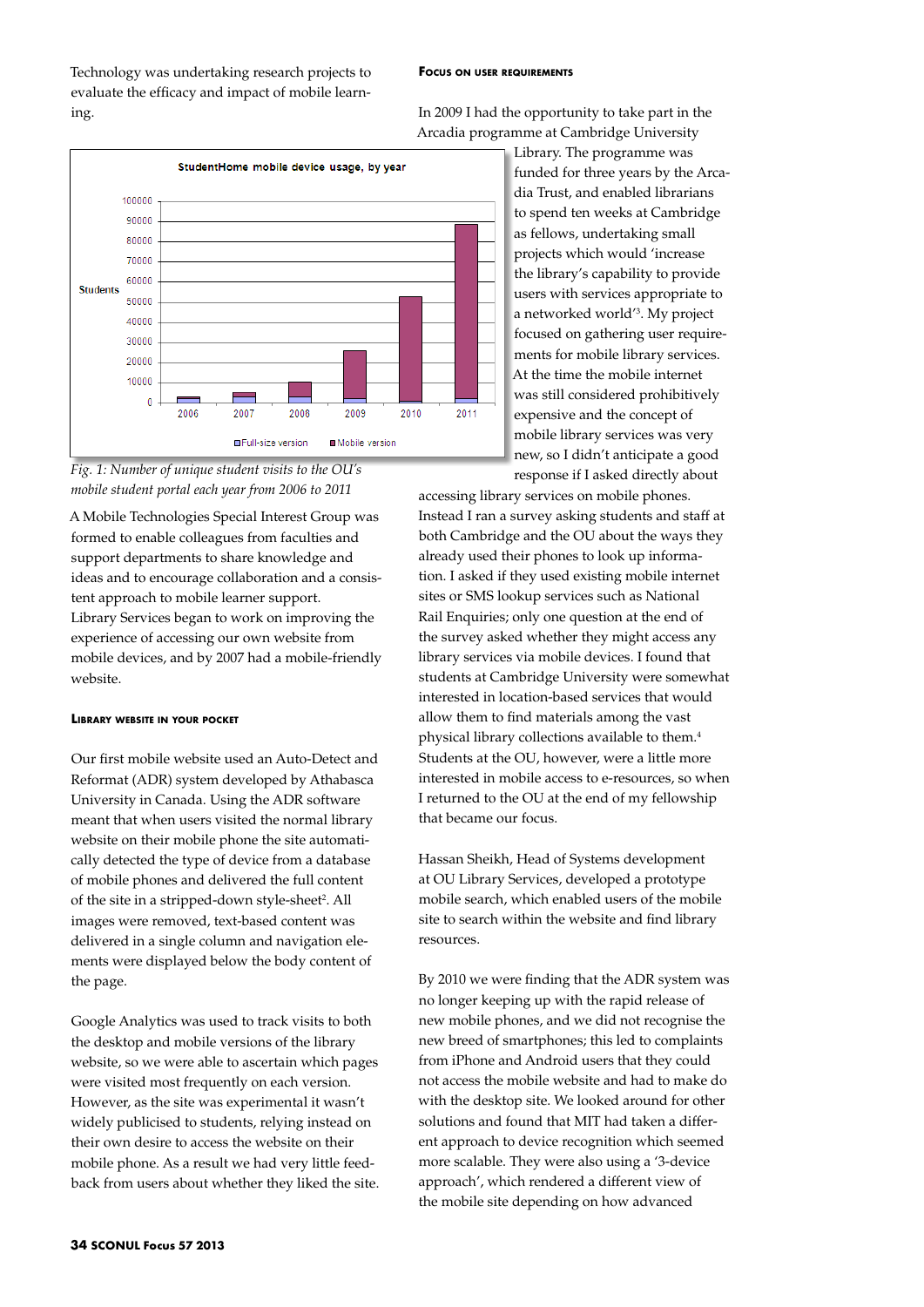the mobile device viewing it was. This seemed the perfect solution for us, as Google Analytics showed that our site was being viewed by a variety of mobile devices, some of which were 'feature phones' such as BlackBerry devices and Nokia phones. Our systems team went to work with MIT's open source software and developed a separate mobile site with fewer pages than the desktop site<sup>5</sup>. Page content is fed from the main site so that it has to be maintained in only one place.

The new mobile site was ready for launch in September 2011, alongside a newly redeveloped desktop site. This time we made sure that we told our users that the mobile site was available to them, by including a link to the mobile site from the desktop site as well as a page explaining what the mobile site has to offer.<sup>6</sup>

So far, take up of this site has not been as high as anticipated, but the number of visits from mobile devices each month has continued gradually to increase. We have continued to work on it and plan to promote it more at the beginning of next academic year.

## **The Mobilising Academic Content Online (MACON) project**

In 2010 we started using the EBSCO Discovery Service as the main e-resource search on our desktop website. In 2011 we secured JISC funding to improve the search on our mobile site using the EBSCO Discovery API<sup>7</sup>. The MACON project<sup>8</sup> ran from November 2011 to July 2012 and resulted in a much-improved mobile search interface, which allows users to search across a wide range of our e-resources. The search results incorporate both subscription and open access collections. User evaluation of the search showed that users want to be able to select whether or nor the search is limited to items for which the library can provide full text access, they want search terms highlighted (see Fig. 2) and they want to be able to save individual search results as references.

We worked to make the interface as simple to use as possible by incorporating a list of saved search terms and recently read items. Developing this mobile search interface has also influenced our thinking about our desktop search facilities.

*A Good practice toolkit for publishers delivering academic content to handheld devices*<sup>9</sup> was also developed as part of the MACON project. The aim of the toolkit is to highlight tools to help content providers ascertain user requirements and meet usability and accessibility guidelines when optimising their content for delivery to mobile phones or other handheld devices.



*Fig. 2: Screen shot showing top three search results for 'facial recognition' in MACON interface*